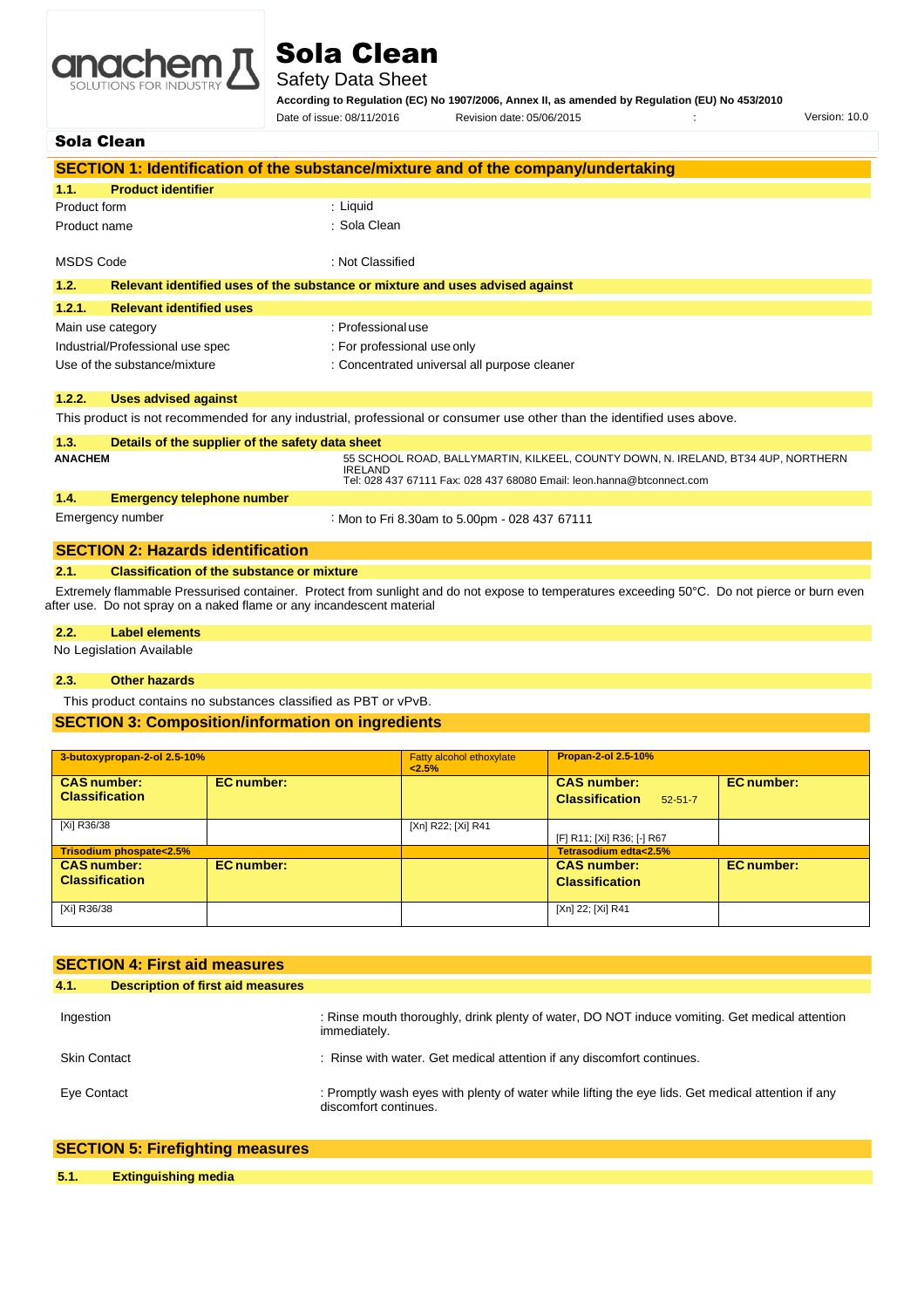# **SolaClean**

# Safety Data Sheet

According to Regulation (EC) No. 453/2010

#### **5.2. Special hazards arising from the substance or mixture**

This product is not flammable. Fire extinguishing media should be selected according to the nature of surrounding materials. Foam, dry powder or CO2 in preference to water. Product will not burn readily No Information Available

#### **5.3. Advice for firefighters**

Stay up-wind to avoid breathing fumes or vapors. Keep run-off water out of sewers and watercourses. If there is risk of water pollution, notify appropriate authorities. Use self-contained breathing apparatus, gloves and protective goggles. Use full protective clothing appropriate for surrounding materials.

## **SECTION 6: Accidental release measures**

| 6.1. | Personal precautions, protective equipment and emergency procedures |  |
|------|---------------------------------------------------------------------|--|
|      |                                                                     |  |

#### **6.1.1. For non-emergency personnel**

For small spills wash away with water. For large spills, sweep, contain and re-use.

#### **6.1.2. For emergency responders**

: Spillage may be slippery. Do not allow spilled materials to enter rivers or waterways. Absorb using Spill Hound if available – sand or earth if not.

## **6.2. Environmental precautions**

No Information Available

Personal Precautions :

#### **6.3. Methods and material for containment and cleaning up**

No Information Available

## **SECTION 7: Handling and storage**

## **7.1. Precautions for safe handling**

Read and follow manufacturer's recommendations. Observe good chemical hygiene and handling practices. Do not eat drink or smoke when in use

#### **7.2. Conditions for safe storage, including any incompatibilities**

Eye protection should be considered where there is a risk of splashing. Rubber gloves and barrier cream are recommended when using any chemical.

## **7.3. Specific end use(s)**

ventilated place.

Special rules on packaging : Keep only in original container. Store in tightly closed original container in a dry, cool and well-

No additional information available

# **SECTION 8: Exposure controls/personal protection**

| 8.1.<br><b>Control parameters</b> |                                                                                                                                                     |
|-----------------------------------|-----------------------------------------------------------------------------------------------------------------------------------------------------|
| <b>Protective Equipment</b>       | Wear any suitable PPE as necessary including gloves, face shield or goggles                                                                         |
| <b>Hand Protection</b>            | : For prolonged or repeated skin contact use suitable protective gloves                                                                             |
| Eye Protection                    | Eye protection should be considered where there is a risk of splashing. Rubber gloves and<br>barrier cream are recommended when using any chemical. |
|                                   |                                                                                                                                                     |

#### **8.2. Exposure controls**

Protective Equipment



#### **Appropriate engineering controls**

No specific ventilation requirements. If this product is used in such a way as to generate spray mist, additional ventilation may be required.

## **Eye/face protection**

Eyewear complying with an approved standard should be worn if a risk assessment indicates eye contact is possible. The following protection should be worn: Face shield and chemical splash goggles conforming to ANSI Z87.1.

#### **Hand protection**

Protection against this substance requires special consideration. Use protective gloves, complying with an approved standard (EN374), made of the following material: PVC or Nitrile.

The most suitable glove must be chosen in consultation with the gloves supplier, who can inform about the breakthrough time of the glove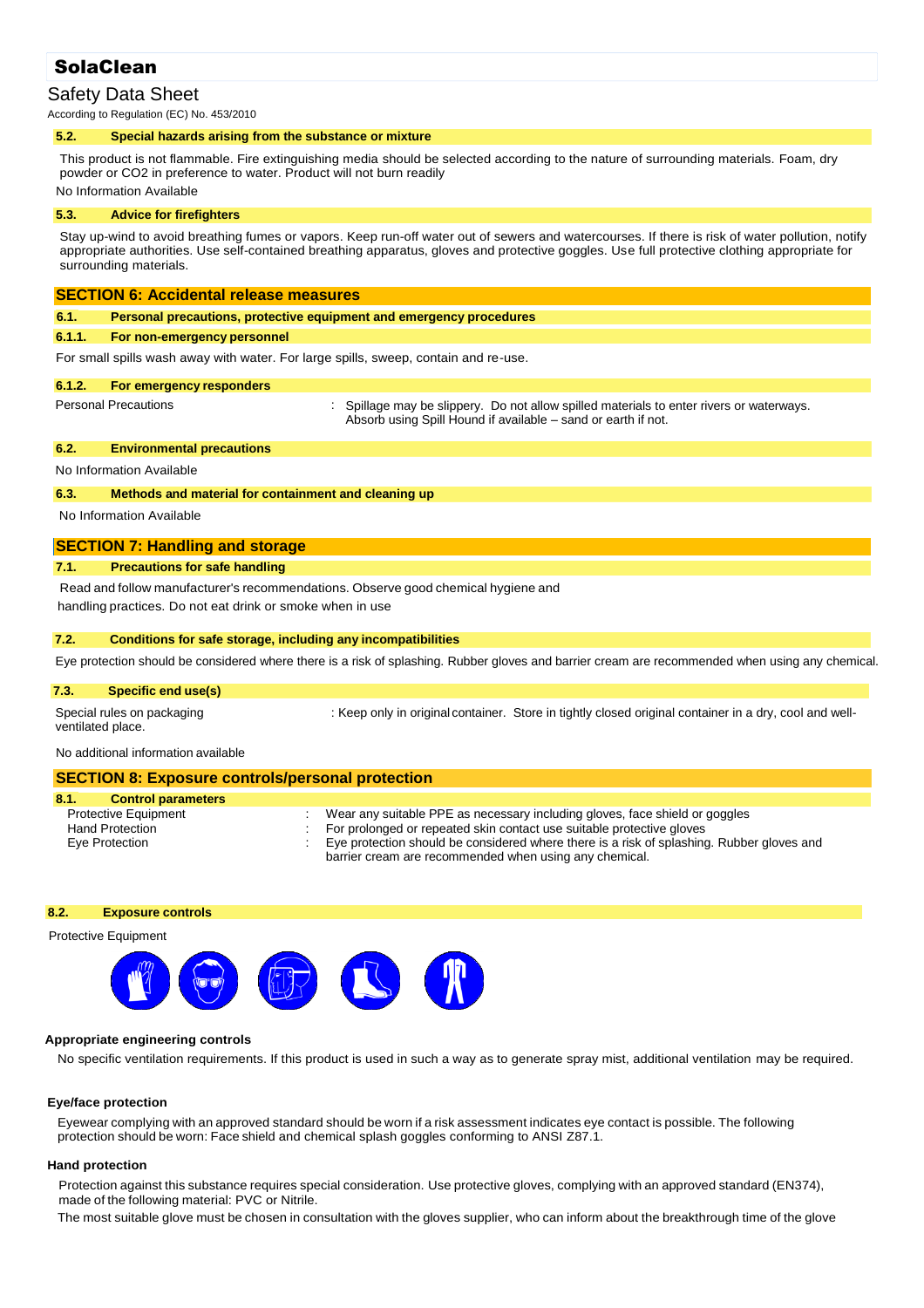# SolaClean

# Safety Data Sheet

According to Regulation (EC) No. 453/2010 material. Frequent change is advisable.

#### **Other skin and body protection**

Wear appropriate protective clothing to prevent any possibility of skin contact. Provide eyewash station.

#### **Hygiene measures**

Provide eye wash station and suitable hand cleaning/hand care facilities. When using do not eat, drink or smoke. Wash hands at the end of each work shift and before eating, smoking and using the toilet. Wash promptly if skin becomes contaminated.

#### **Respiratory protection**

Respiratory protection may be required if the usage method generates excessive levels of mist/dust. If necessary, wear a mask fitted with a cartridge P2/P3 suitable for mist/dust.

#### **8.2. Exposure controls**

| <b>SECTION 9: Physical and chemical properties</b>            |                     |  |
|---------------------------------------------------------------|---------------------|--|
| Information on basic physical and chemical properties<br>9.1. |                     |  |
| Appearance                                                    | : Liquid COlourless |  |
| Odour                                                         | : Characteristic    |  |
| Odour threshold                                               | : No data available |  |
| pH (Concentrate), pH (10%)                                    | $: 11 - 12.5$       |  |
| Relative evaporation rate (butylacetate=1)                    | : No data available |  |
| Melting point                                                 | : No data available |  |
| Freezing point                                                | : No data available |  |
| Boiling point                                                 | : > 100             |  |
| Flash point                                                   | : No data available |  |
| Auto-ignition temperature                                     | : No data available |  |
| Decomposition temperature                                     | : No data available |  |
| Flammability (solid, gas)                                     | : No data available |  |
| Vapour pressure                                               | : No data available |  |
| Relative vapour density (air $= 1$ )                          | : No data available |  |
| Relative density at 20 °C                                     | : 1.035             |  |
| Solubility                                                    | : In water          |  |
| Log Pow                                                       | : No data available |  |
| Viscosity, kinematic                                          | : No data available |  |
| Viscosity, dynamic                                            | : No data available |  |
| <b>Explosive properties</b>                                   | : No data available |  |
| Oxidizing properties                                          | : No data available |  |
| <b>Explosive limits</b>                                       | : No data available |  |
| 9.2.<br><b>Other information</b>                              |                     |  |

No additional information available

|       | <b>SECTION 10: Stability and reactivity</b>                                                 |
|-------|---------------------------------------------------------------------------------------------|
| 10.1. | <b>Reactivity</b>                                                                           |
|       | Stable under normal temperature conditions. Avoid: Freezing, Mixing with any other material |
| 10.2. | <b>Chemical stability</b>                                                                   |
|       | Stable under normal temperature conditions. Avoid Freezing Mixture                          |
| 10.3. | <b>Possibility of hazardous reactions</b>                                                   |
|       | No additional Information Available                                                         |
| 10.4. | <b>Conditions to avoid</b>                                                                  |
|       | No additional Information Available                                                         |
| 10.5. | Incompatible materials                                                                      |
|       | No additional information available                                                         |
| 10.6. | <b>Hazardous decomposition products</b>                                                     |

Product does not decompose under normal conditions.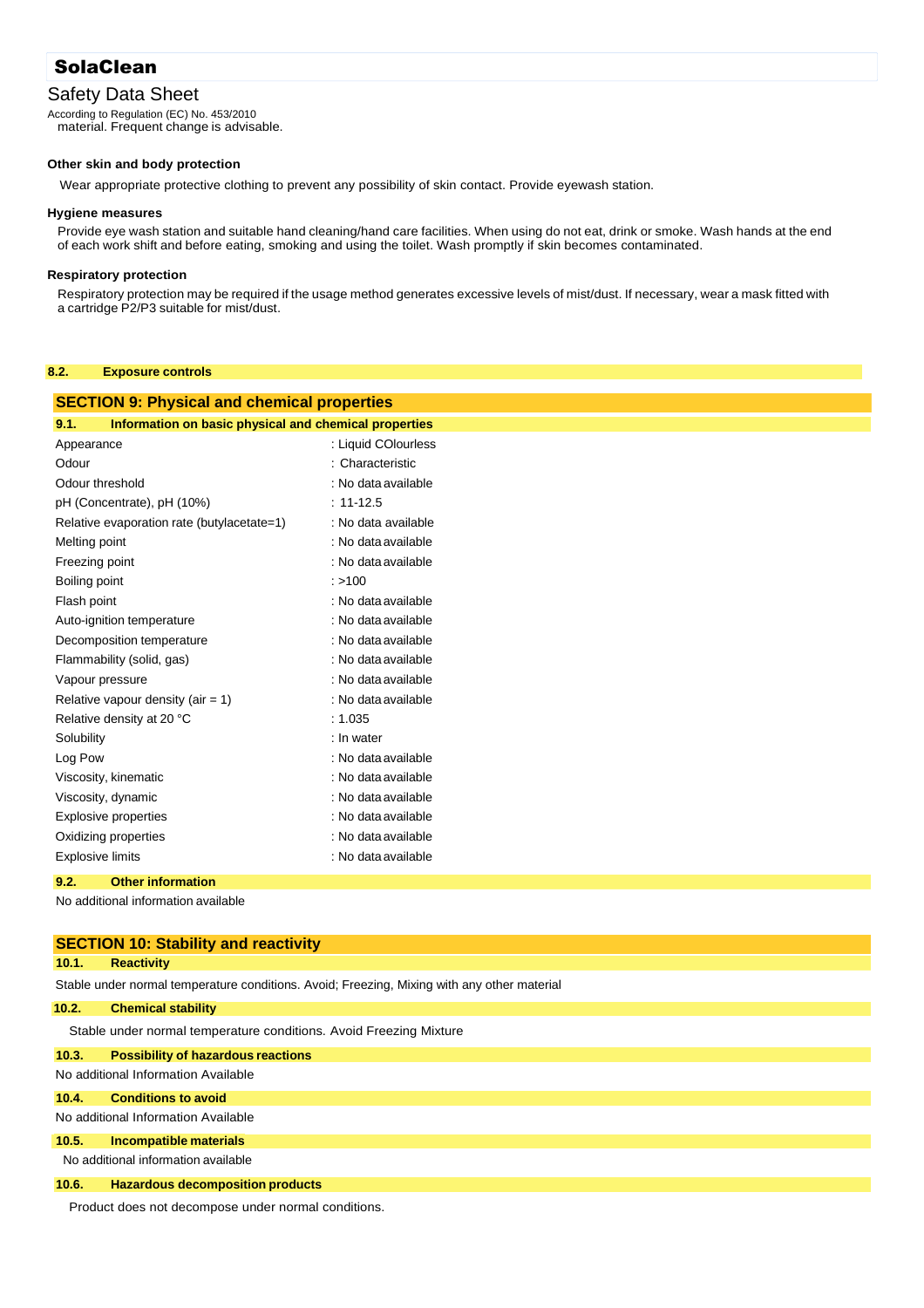| <b>SECTION 11: Toxicological information</b>                            |                                                                                              |
|-------------------------------------------------------------------------|----------------------------------------------------------------------------------------------|
| Ingestion                                                               | Severe abdominal pain. Diarrohea                                                             |
| <b>Skin Contact</b>                                                     | Prolonged contact may cause dryness of the skin                                              |
| Eye Contact                                                             | : Irritation is likely                                                                       |
| 11.1.<br>Information on toxicological effects                           |                                                                                              |
|                                                                         |                                                                                              |
| <b>SECTION 12: Ecological information</b>                               |                                                                                              |
| 12.1.<br><b>Toxicity</b>                                                |                                                                                              |
|                                                                         | Not classed as Hazardous to the Enironment but release to the environment should be avoided. |
| 12.2.<br><b>Persistence and degradability</b>                           |                                                                                              |
| No additional information available                                     |                                                                                              |
| 12.3.<br><b>Bio accumulative potential</b>                              |                                                                                              |
| No additional information available                                     |                                                                                              |
| 12.4.<br><b>Mobility in soil</b>                                        |                                                                                              |
| The product is soluble in water.                                        |                                                                                              |
|                                                                         |                                                                                              |
| 12.5.<br><b>Results of PBT and vPvB assessment</b>                      |                                                                                              |
| This product does not contain any substances classified as PBT or vPvB. |                                                                                              |
| 12.6.<br><b>Other adverse effects</b>                                   |                                                                                              |
| No additional information available                                     |                                                                                              |
| <b>SECTION 13: Disposal considerations</b>                              |                                                                                              |
| 13.1.<br><b>Waste treatment methods</b>                                 |                                                                                              |
|                                                                         |                                                                                              |
| <b>Disposal methods</b>                                                 |                                                                                              |
|                                                                         | Packaging should be reused, recycled or laundered via a licensed operator wherever possible. |
| <b>SECTION 14: Transport information</b>                                |                                                                                              |
| Product is not classed as hazardous for road transportation purposes    |                                                                                              |
| 14.1.<br><b>UN number</b>                                               |                                                                                              |
| <b>Not Classified</b>                                                   |                                                                                              |

|                   | 14.2. UN proper shipping name       |                                          |
|-------------------|-------------------------------------|------------------------------------------|
| Not Classified    |                                     |                                          |
| 14.3.             | Transport hazard class(es) / labels |                                          |
| Not Classified    |                                     |                                          |
| 14.4.             | <b>Packing group</b>                |                                          |
| Not Classified    |                                     |                                          |
| 14.5.             | <b>Environmental hazards</b>        |                                          |
| Other information |                                     | : No supplementary information available |
|                   | 14.6. Special precautions for user  |                                          |
|                   | No additional information available |                                          |

**14.7. Transport in bulk according to Annex II of MARPOL 73/78 and the IBCCode**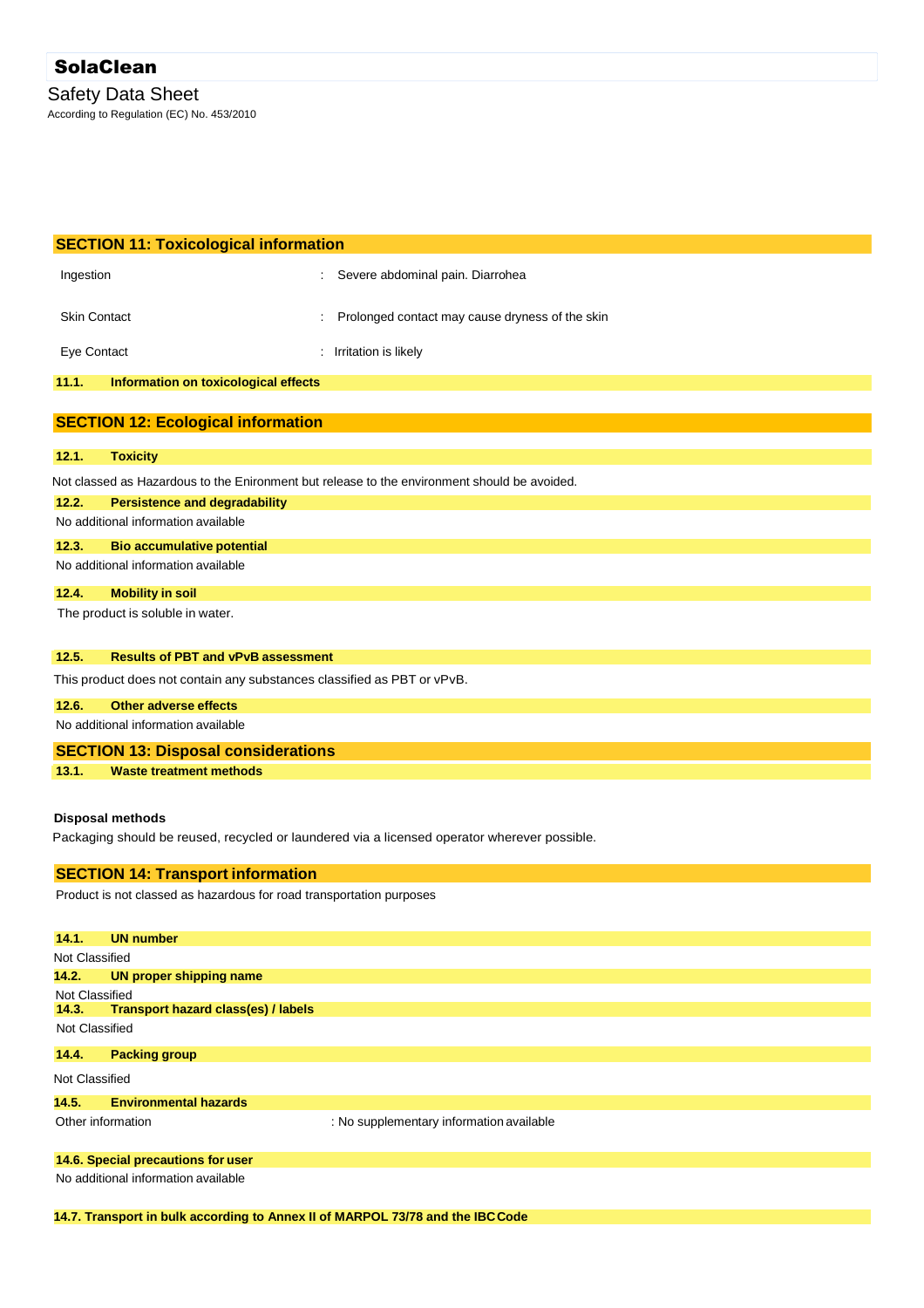# SolaClean

## Safety Data Sheet

According to Regulation (EC) No. 453/2010 Not applicable

#### **SECTION 15: Regulatory information**

|                                                           | 15.1. Safety, health and environmental regulations/legislation specific for the substance or mixture                                                                                                                                                                                                                                                                                                                                                                                                                                                |
|-----------------------------------------------------------|-----------------------------------------------------------------------------------------------------------------------------------------------------------------------------------------------------------------------------------------------------------------------------------------------------------------------------------------------------------------------------------------------------------------------------------------------------------------------------------------------------------------------------------------------------|
| <b>EU-Regulations</b><br>15.1.1.                          |                                                                                                                                                                                                                                                                                                                                                                                                                                                                                                                                                     |
| <b>EC Regulations</b>                                     | The preparation is not classified as dangerous according to the requirements of Annex VI of Council<br>Directive 67/548/EEC and Annex II of Council Directive 1999/45/EC                                                                                                                                                                                                                                                                                                                                                                            |
| <b>Safety Phrases</b>                                     | S2 Keep out of the reach of children, S26 In case of contact with eyes, rinse immediately with plenty of<br>water and seek medical advice., S27/28 After contact with skin, take off immediately all contaminated<br>clothing, and wash immediately with plenty of  (to be specified by the manufacturer), S36/37/39 Wear<br>suitable protective clothing, gloves and eye/face Protection. S45 In case of accident or if you feel<br>unwell, seek medical advice immediately (show label where possible)., S51 Use only in well-ventilated<br>areas |
| <b>Statutory Instruments</b><br>Approved code of Practice | Chemicals (Hazard Information and Packaging) Regulations.<br>Classification and labeling of substances preparations dangerous for supply.                                                                                                                                                                                                                                                                                                                                                                                                           |

#### **15.1.2. National regulations**

Commission Decision 2000/532/EC as amended by Decision 2001/118/EC establishing a list of wastes and hazardous waste pursuant to Council Directive 75/442/EEC on waste and Directive 91/689/EEC on hazardous waste with amendments

#### **15.2. Chemical safety assessment**

No additional information available

#### **SECTION 16: Other information**

Read the product label and follow instructions carefully. This product should only be used on the surfaces described on the product

#### Risk Phrases in full

R38 Irritating to skin. R41 Risk of serious damage to eyes.| R36 Irritating to eyes.|

Do not use or rinse this product in such a way as to generate excessive product mist, as this can cause unnecessary inhalation hazard.

| Risk Phrases in full        | R22 Harmful if swallowed                                                                                                                                                                                                                                                                                                                                                                    |
|-----------------------------|---------------------------------------------------------------------------------------------------------------------------------------------------------------------------------------------------------------------------------------------------------------------------------------------------------------------------------------------------------------------------------------------|
|                             | R <sub>34</sub> Causes Burns                                                                                                                                                                                                                                                                                                                                                                |
|                             | R <sub>36</sub> Irritating to eyes                                                                                                                                                                                                                                                                                                                                                          |
|                             | R41 Risk of serious damage to eyes                                                                                                                                                                                                                                                                                                                                                          |
|                             | R43 May cause sensitization by skin contact                                                                                                                                                                                                                                                                                                                                                 |
|                             | R50 Very toxic to aquatic organisms                                                                                                                                                                                                                                                                                                                                                         |
|                             | R51/53 Toxic to aquatic organisms, may cause long term effects in the aquatic environment                                                                                                                                                                                                                                                                                                   |
| Microbial<br>Classification | All the bacteria in this preparation belong to Group 1 as defined in Council Directive 90/679/EEC as<br>amended by Council Directive 93/88/EEC and Council derivative 2000/54/EC                                                                                                                                                                                                            |
| Biodegradability            | The surfactants contained in this preparation complies with the biodegradability criteria as laid down in<br>Regulation (EC) No. 648/2004 and 907/2006 on detergents. Data to support this assertion are held at the<br>disposal of the competent authorities of the Member States and will be available to them, at their direct<br>request or at the request of a detergent manufacturer. |

When using this product, ensure that other unprotected personnel, or members of the public, are not exposed. Where necessary, unprotected persons should be excluded from any area where the product is being used. All users should have access to, and be familiar with the contents of, this data sheet.

If this product is decanted into other containers, ensure that they are suitable, clean and correctly labelled. Product spills may be very slippery - ensure that spillages are cleaned up immediately and that adequate warnings are given to other personnel.

`SDS EU

*This information is based on our current knowledge and is intended to describe the product for the purposes of health, safety and environmental requirements only. It should not therefore be*